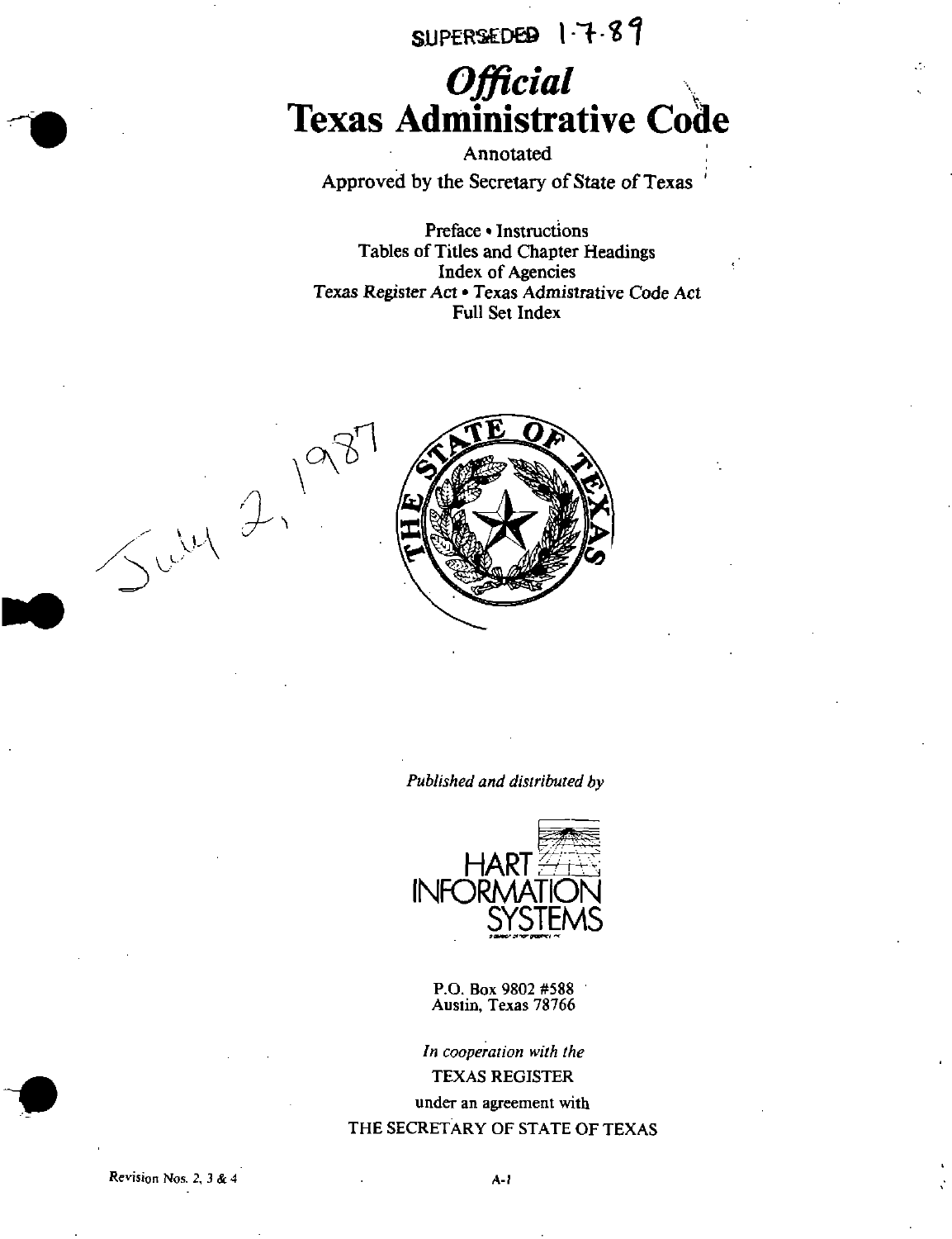### APPROVED PUBLICATION

The Texas Administrative Code, published and distributed by Hart Information Systems, Inc.. is the only approved, codified version of the official administrative rules of the State of Texas, and is pubhshcd in compliance with Acts 1977. 65th Leg., p. 1703, ch. 678, effective August 29, 1977 (Texas Civ. St. art. 6252-13b).

#### CERTIFICATION DATE REFERENCE TABLE

| Title | Name                                 | <b>Revision Level</b> | <b>Latest Certification Date</b> |
|-------|--------------------------------------|-----------------------|----------------------------------|
|       | Administration                       | <b>Revision 4</b>     | October 31, 1986                 |
| 4     | Agriculture                          | <b>Revision 4</b>     | October 31, 1986                 |
|       | <b>Banking and Securities</b>        | <b>Revision 4</b>     | October 31, 1986                 |
| 10    | Community Development                | <b>Revision 4</b>     | October 31, 1986                 |
| 13    | <b>Cultural Resources</b>            | <b>Revision 4</b>     | October 31, 1986                 |
| 16    | Economic Regulation                  | <b>Revision 4</b>     | October 31, 1986                 |
| 19    | Education                            | <b>Revision 4</b>     | October 31, 1986                 |
| 22    | <b>Examining Boards</b>              | <b>Revision 4</b>     | October 31, 1986                 |
| 25    | <b>Health Services</b>               | <b>Revision 4</b>     | October 31, 1986                 |
| 28    | Insurance                            | <b>Revision 4</b>     | October 31, 1986                 |
| 31    | Natural Resources and Conservation   | Revision 4            | October 31, 1986                 |
| 34    | <b>Public Finance</b>                | <b>Revision 4</b>     | October 31, 1986                 |
| 37    | <b>Public Safety and Corrections</b> | <b>Revision 4</b>     | October 31, 1986                 |
| 40    | Social Services & Assistance         | <b>Revision 4</b>     | October 31, 1986                 |
| 43    | Transportation                       | Revision 4            | October 31, 1986                 |
|       |                                      |                       |                                  |

Copyright ©1986, State of Texas and Han Information Systems, Inc.

All information appearing in the Texas Administrative Code (which information includes, but is not limited to, cross references, notes of decisions, tables of contents, indices, source notes, authority notes, numerical lists, and codification guides) other than the actual text of rules may be reproduced only with the written consent of both the State of Texas (through the Office of the Secretary of State) and Hart Information Systems, Inc. Any such information that appears on the same page with the text of any rule, however, may be incidentally reproduced in connection with the reproduction of such rule, provided such reproduction is for the private use of a subscriber and not for resale. There shall be no other restrictions on the reproduction of information published in this title, and the State of Texas and Hart Information Systems, Inc. hereby consent to any such reproduction.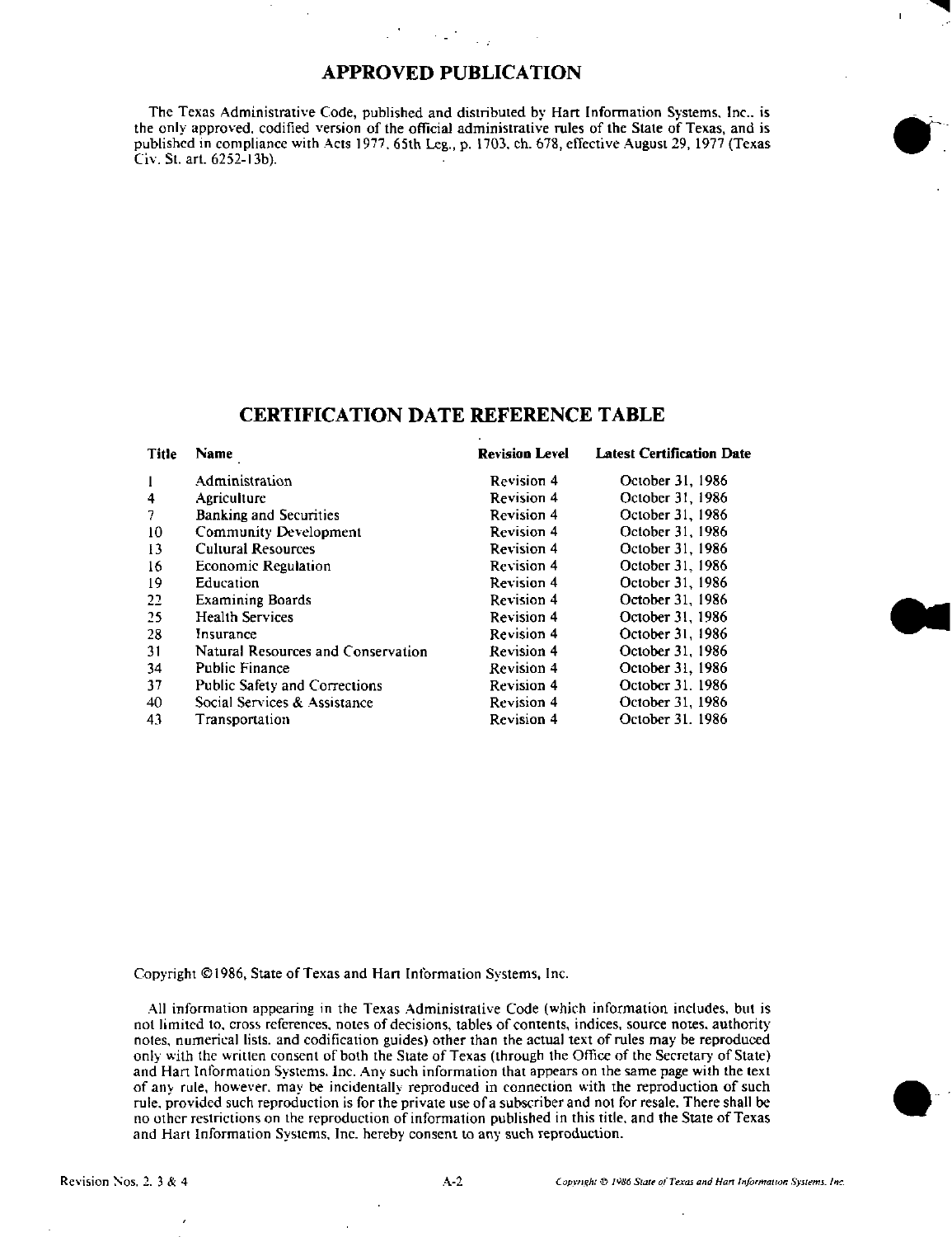# TABLE OF CONTENTS

|                                                                                | Page    |
|--------------------------------------------------------------------------------|---------|
|                                                                                | $A - 4$ |
|                                                                                | $P-I$   |
|                                                                                | $P-3$   |
|                                                                                | $C-1$   |
| Index of Agencies Whose Rules are Included in the Texas Administrative Code by | D-1     |
|                                                                                | - E-1   |
|                                                                                | $E-10$  |
|                                                                                | $F-1$   |
|                                                                                | $G-1$   |
|                                                                                |         |

 $\overline{a}$ Ŷ.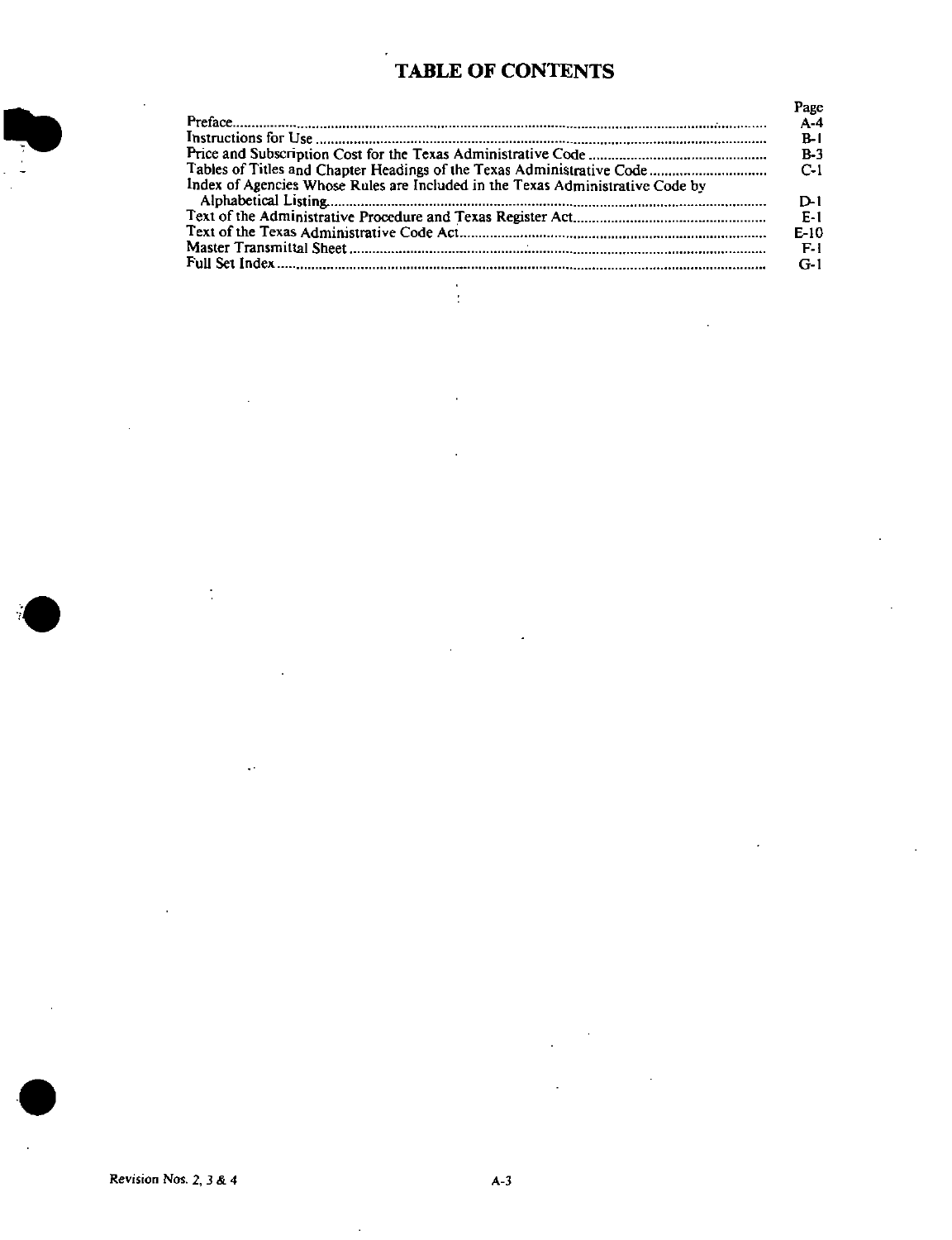# TEXAS ADMINISTRATIVE CODE

# CERTIFICATION OF TEXT



I, MYRA A. McDANIEL, Secretary of State of Texas, do hereby certify that the Texas Administrative Code published and distributed by Hart Information Systems, Inc. constitutes the only approved, codified version of the official administrative rules of the State of Texas, as so approved by this office.

I further certify that the looseleaf pages of the Texas Administrative Code relating to the Texas Adminstrative Code contain the administrative rules required by Texas Civil Statutes article 6252-13a to be filed for public inspection with the Texas Register and that were filed prior to November 1, 1986 by the government agencies whose rules are included in this title.

This certification is contingent upon the inclusion of all pages required for the current revision level of this title as specified In the page inventory for the Texas Administrative Code located in the Master Transmitile Sheet section of the Preface.

IN WITNESS WHEREOF. 1 have set my hand and affixed the seal of the State of Texas as of the closing date set forth in the second paragraph of this certificate.



^ MYRA A. McDANIEL

Secretary of State of Texas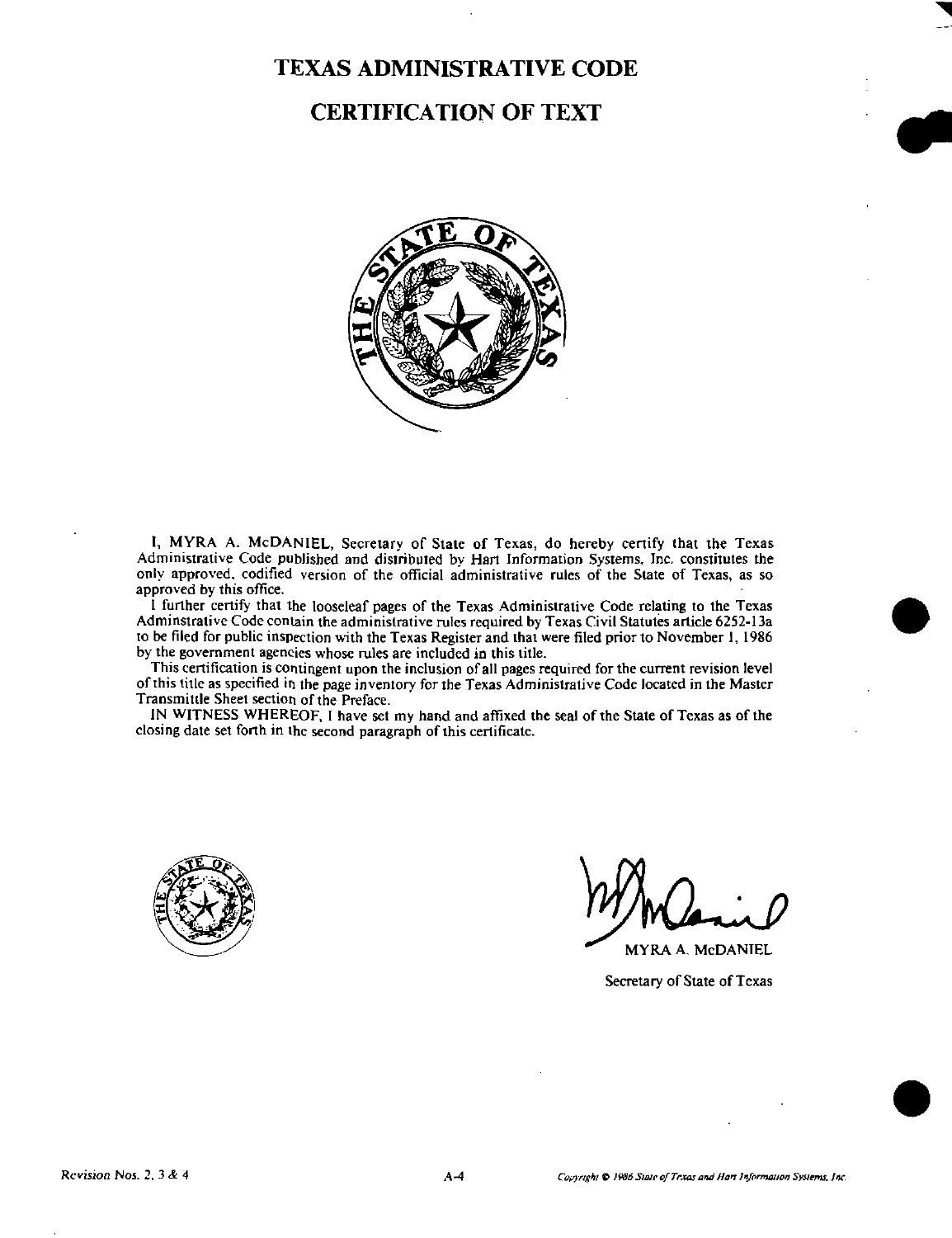#### PREFACE

The Texas Administrative Code is the only approved, codified version of the official administrative rules of the State of Texas and is published in compliance with the Texas Administrative Code Act, Acts 1977, 65th Leg., p. 1703, ch. 678, effective August 29, 1977 (Texas Civil Statutes article 6252- 13b). It consists of 15 titles and contains all rules adopted by each agency pursuant to the Administrative Procedure and Texas Register Act, Acts 1975, 64th Leg., p. 136, ch. 61, effective January 1, 1976, as amended (Texas Civij Statutes article 6252-13a), except those emergency rules adopted pursuant to (Texas Civil Statutes article 6252-13a. § 10(a)(2)).

The Code is printed in looseleaf form so that supplementary pages may be inserted in proper Sequence into the *Code*, which may thus be kept up to date.

The Texas Administrative Code and the Texas Register are companion publications which make the existing body of official administrative rules having force of law readily available to the public.

Beginning in the early 1950's, proposed legislation was drafted by the State Bar. Although this proposed legislation was approved by the members of the State Bar in a referendum held in February, 1953, this initial effort culminated in only a limited act regulating some aspects of the adoption and filing procedures for agency rules (Acts 1961, 57th Leg., p. 581, ch. 274, effective August 28, 1961, as amended (Texas Civil Statutes article 6252-13) (Repealed January 1, 1976)).

A comprehensive proposed administrative procedure act was introduced in the Senate and House in 1971 and again in 1973. The 1971 proposed act (Senate Bill 16, sponsored by Senator Herring and House Bill 761, sponsored by Representative Von Dohlen) did not come to a vote in either house. The 1973 version of the act (Senate Bill 81, sponsored by Senator Sherman and House Bill 248, sponsored by Representative Finney), despite passage in the Senate, was not voted on in the House. Finally the proposed act was re-introduced in 1975 as Senate Bill 41 (again sponsored by Senator Sherman) and House Bill 531 (sponsored by Representative Von Dohlen), The provisions concerning the Texas Register were incorporated after the Senate passed Senate Bill 41. The Administrative Procedure and Texas Register Act in its revised form passed the Senate by a voice vote and the House by a vote of 135 to 0. The act was signed into law by Governor Dolph Briscoe on April 22, 1975, and became effective January 1, 1976.

On May 28, 1977. eight days after House Bill 1969 passed, the Senate passed, by voice vote, the Texas Administrative Code Act. The Act became effective August 29. 1977.

On April 19, 1978, a contract to publish and market the *Texas Administrative Code* was awarded to Shepard's, Inc. of Colorado Springs, P.O. Box 1235, Colorado Springs, Colorado 80901. a wholly-Owned subsidiary of McGraw-Hill, Inc. The first code was published in 1979 by Shepard's and updates were followed through 1982. In February 1984, a new contract was awarded to Hart Information Systems to publish the Code and subsequent quarterly updates.